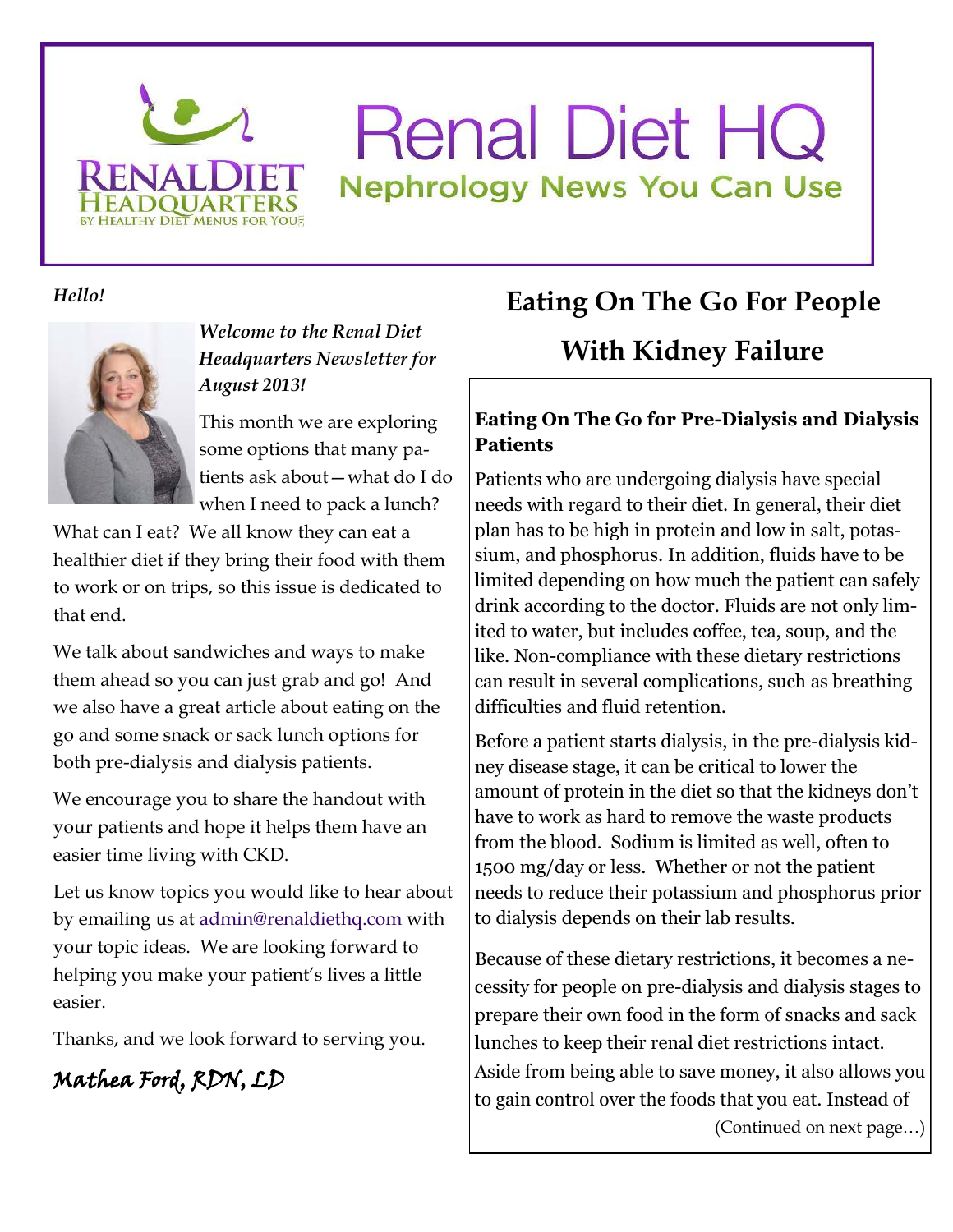buying a high sodium meal at the cafeteria because there is no other food there, bringing a sack lunch to your workplace helps you stick to your diet plan. In addition, it helps you control your portion sizes, thus allowing you to comply with your dietary requirements and helping you prevent any adverse effects of your condition.

Therefore, planning what you eat is important if you have kidney failure and are starting to see the signs of damage to your kidneys.

#### **Snacks and Sack Lunches for Pre-dialysis or Dialysis Patients**

Pre-dialysis patients are those people who have kidney damage and it ranges from the initial stages to very limited function based on eGFR values. Even though they are not yet undergoing dialysis, it is already important for them to watch what they eat so as to cut down the workload of their kidneys and help maintain the remaining kidney function. General guidelines include reducing protein intake and controlling blood pressure to slow down kidney failure. In addition, a low sodium diet is important and managing any related conditions such as diabetes or heart disease.

Some of the snacks that you can enjoy include fresh fruits and vegetables, since they are generally low in sodium and protein. Examples of fruits and vegetables that you can eat include apples, blueberries, carrots, cherries, cranberries, grapes, strawberries, bell peppers, and lettuce. Aside from those, you can eat bread sticks, bagels, low sodium crackers, muffins, and rice cakes, provided that these foods are unsalted.

Those who are undergoing dialysis, on the other hand, should eat more high protein foods because they usually have low albumin levels. Still, the sodium intake, phosphorus, and potassium intake should be kept to a minimum. Fluid intake should likewise be limited to what your doctor prescribes.

Some great snacks for people undergoing dialysis include fresh fruits and vegetables like the ones

mentioned previously. Higher sugar foods may also be recommended in order to help in weight gain and boosting calorie intake. Such high sugar snacks include gelatin, fruit pies, shortbread and sugar cookies, vanilla wafers, sherbet, and marshmallows. High protein snacks include chicken salad, hardboiled eggs, and roast beef.

If you are going to prepare sack lunches or snacks, here are some great ideas that you may want to consider:

- $\bullet$   $\frac{1}{2}$  sandwich with 2 ounces of meat and mayonnaise buy low sodium deli meat
- Unsalted popcorn
- $\bullet$   $\frac{1}{2}$  toasted bagel with margarine or jam
- Grape or cranberry juice
- 1 cup applesauce
- Nutri-grain ® type bar, mixed berry
- Grape, Apple, or Wild Berry Pop Tart ®
- Whole wheat tortilla roll with sliced turkey, red pepper strips, and lettuce
- Creamed tuna on English muffin
- Grilled or broiled chicken sandwich with mustard or mayonnaise, lettuce, and onion
- Whole wheat pita with mixed greens, grilled chicken, light Caesar dressing, baby carrots, and an apple
- Beef or Chicken strips with bell peppers and white rice
- 12 Vanilla Wafers
- 4 squares of Graham Crackers

For leftover foods, store them inside the freezer or refrigerator so that they can still be eaten the next day. Also, if you are transporting them with you to an appointment or work, make sure you have an ice pack to keep them cold. Make sure to reheat these leftover foods in a microwave, or if a microwave is not available, some packed leftovers can still be enjoyed cold, such as chicken, turkey, roast beef, hard boiled eggs, or coleslaw.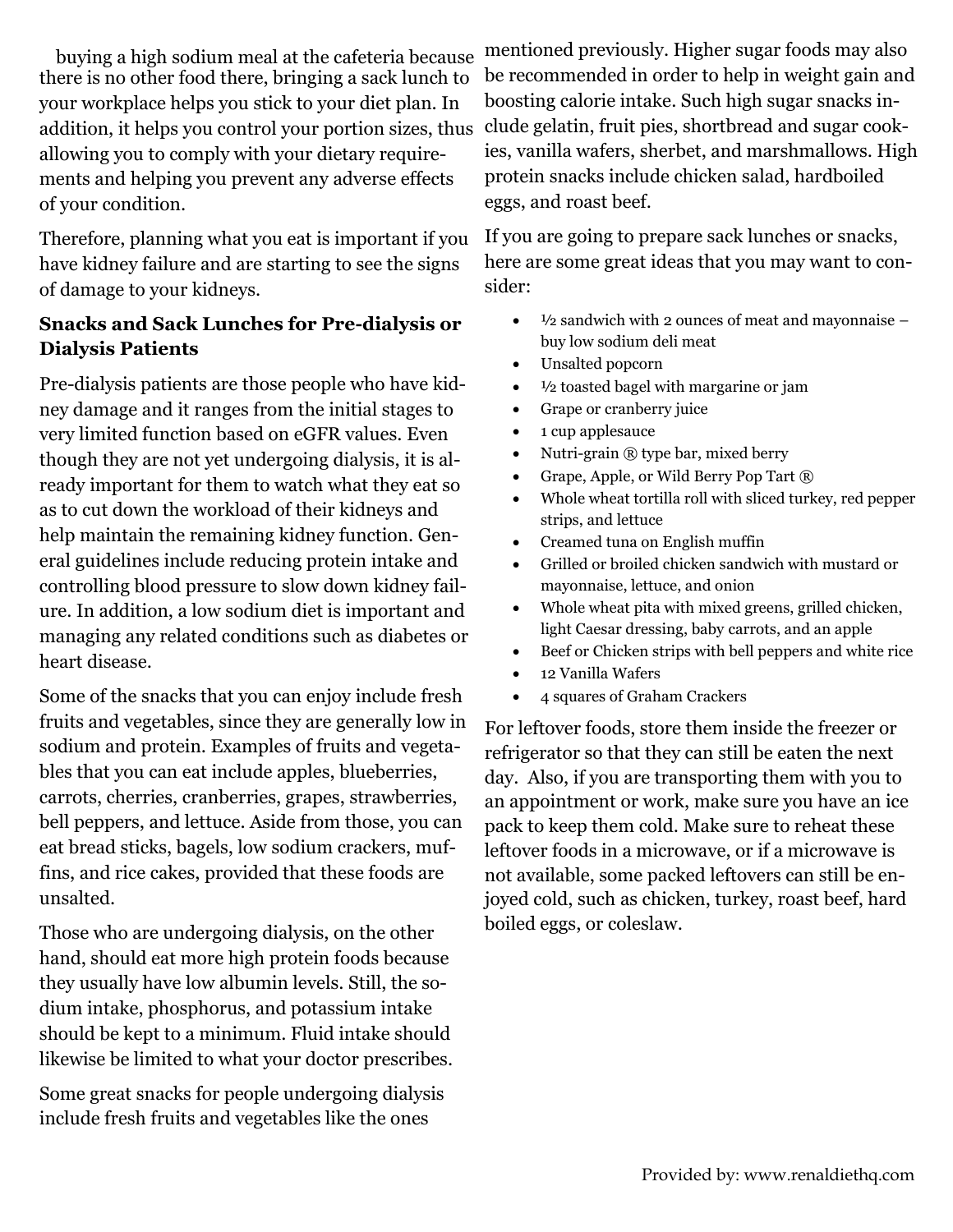#### **August is "National Sandwich Month"**

Many times you are in need of quick sandwiches to bring along with you to work or for doctor's appointments. Sandwiches are versatile and convenient foods for traveling and eating on the go.

Now, making up sandwiches to freeze takes some thinking, but you are able to use many ingredients that you probably like and doing them all at once can save time. You can use leftovers to make sandwiches, and controlling the portion size is easier when you are making your own at home. Your wholesome sandwich can be added to other renal diet friendly foods and made into a great meal.

Some ingredients freeze well. Peanut and other nut butters freeze well, but jam or jelly does not because it makes the bread soggy. You might want to put the jelly between two layers of peanut butter so it doesn't turn out mushy. If you take canned tuna, chicken, salmon, turkey or chopped roast beef and mix it with some Miracle Whip (freezes better than mayonnaise), it makes a wonderfully moist sandwich. Just don't overdo the Miracle Whip. If you are able to eat cheese, the hard cheeses freeze best – like cheddar. Cheese thaws best when it's grated so it doesn't crumble when thawed.

The same basic steps may be followed for assembling most frozen sandwiches:

For sandwiches where the filling might soak into the bread, spread a thin layer of soft butter or margarine to the edges of the sides of bread that will be the "insides" of the sandwich. DO NOT use melted margarine or butter. NOTE: Bread that is at least a day-old may be slightly firmer and easier to spread.

Make your sandwiches "assembly line" fashion, completing one step for all sandwiches before moving on to the next step. Put the filling on the inside and then add the top layer of bread.

#### A quick way to freeze sandwiches is to:

Place them in zip-top/self-sealing type plastic sandwich bags, labeling the bag with the date and type of sandwich. Squish out as much air as possible before sealing them.

Lay them in a single layer in the freezer on a cookie sheet or other flat surface and freeze them for about an hour until they hold their shape. Then place the sandwich bags in a larger freezer-quality bag, such as a gallon freezer bag. Squish out extra air before sealing. The thin sandwich bags aren't satisfactory for maintaining food quality during longer-term freezer storage.

Reference:<http://food.unl.edu/web/fnh/freezing-sandwiches>

## **Frozen Beef, Chicken, or Turkey Sandwich Recipes**

#### **Diet types:**

CKD non-dialysis, Dialysis, & Diabetes

#### **Ingredients**

 $\bullet$  1/4 to 1/3 cup finely chopped cooked roast beef, chicken or turkey (1/4 cup—2 ounces meat)

 2 to 3 teaspoons of a "salad dressing," such as Miracle Whip

 Soft butter or margarine (do not use melted form), about 2 teaspoons

• 2 slices bread

#### **Preparation**

 Mix beef, chicken or turkey with Miracle Whip-type salad dressing.

 Spread a thin layer of soft butter or margarine to the edges of the sides of bread that will be the "insides" of the sandwich.

 Top one of each pair of bread slices with meat mixture; spread almost to the edges.

### **Frozen Peanut Butter & Jelly Sandwich Recipes**

#### **Diet types:**

CKD non-dialysis, Dialysis, & Diabetes

#### **Ingredients**

- 2 teaspoons peanut butter (more if allowed)
- 1 teaspoon jelly or diet jelly
- 2 slices bread

#### **Preparation**

 Spread the inward facing side of each bread slice with the peanut butter to the edges of the bread. Use white bread if needing low phosphorus. More peanut butter may be allowed based on your dietary restrictions.

 Spread jelly on top of peanut butter on one of the bread slices. Cover with the other slice so the jelly is between the peanut butter and won't soak into the bread.

• Freeze for 1-3 months

| <b>Clinic Stamp</b>              |
|----------------------------------|
|                                  |
|                                  |
|                                  |
|                                  |
|                                  |
|                                  |
|                                  |
| Provided by: www.renaldiethq.com |